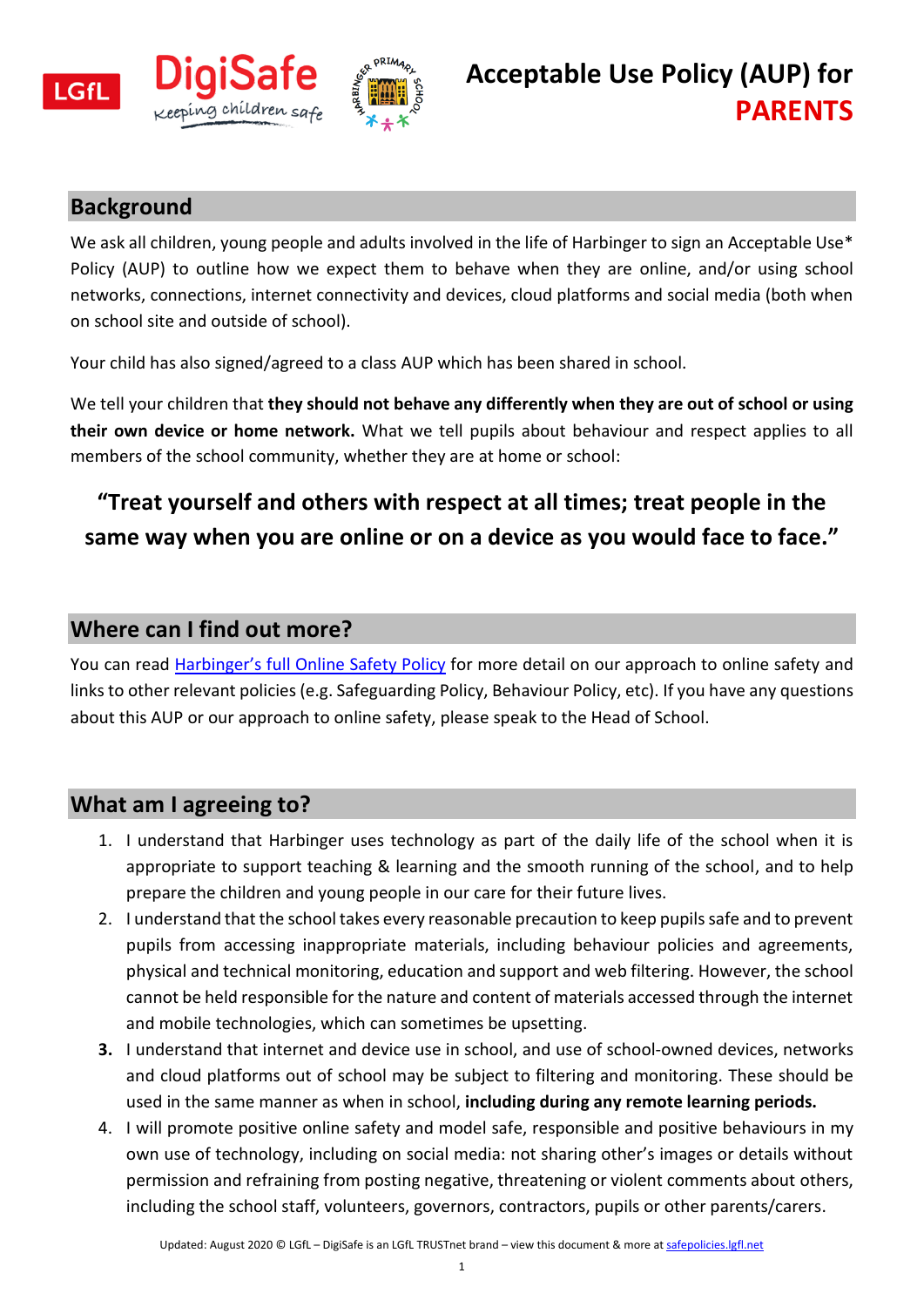

**LGfL** 

# **Acceptable Use Policy (AUP) for PARENTS**

- 5. The impact of social media use is often felt strongly in schools, which is why we expect certain behaviours from pupils when using social media. I will support the school's Online Safety Policy and not encourage my child to join any platform where they are below the minimum age.
- 6. I will follow the school's recommendations regarding digital images and videos (as per the Online Safety Policy), which outlines when I can capture and/or share images/videos. I will not share images of other people's children on social media and understand that there may be cultural or legal reasons why this would be inappropriate or even dangerous. The school sometimes uses images/video of my child for internal purposes such as recording attainment, but it will only do so publicly if I have given my consent on the relevant form.
- 7. I understand that for my child to grow up safe online, s/he will need positive input from school and home, so I will talk to my child about online safety.
- **8. I understand that my child needs a safe and appropriate place to do remote learning if school or bubbles are closed (similar to regular online homework). When on any live video calls with school, it would be better not to be in a bedroom but where this is unavoidable, my child will be fully dressed and not in bed, and the camera angle will point away from beds/bedding/personal information etc. Where it is possible to blur or change the background, I will help my child to do so.**
- 9. **If my child has online tuition for catchup after lockdown or in general, I will undertake necessary checks where I have arranged this privately to ensure they are registered/safe and reliable, and for any tuition remain in the room where possible, and ensure my child knows that tutors should not arrange new sessions or online chats directly with them**.
- 10. I understand that whilst home networks are much less secure than school ones, I can apply child safety settings to my home internet. Internet Matters provides guides to help parents do this easily for all the main internet service providers in the UK. There are also child-safe search engines e.g. swiggle.org.uk and YouTube Kids is an alternative to YouTube with age appropriate content.
- 11. I understand that it can be hard to stop using technology sometimes, and I will talk about this to my children, and refer to the principles of the Digital 5 A Day: [childrenscommissioner.gov.uk/our](https://www.childrenscommissioner.gov.uk/our-work/digital/5-a-day/)[work/digital/5-a-day/](https://www.childrenscommissioner.gov.uk/our-work/digital/5-a-day/)
- 12. I understand and support the commitments made by my child in the Acceptable Use Policy (AUP) which s/he has signed/agreed to, and which can be seen here  $(KS1)$  $(KS1)$  and  $KS2$ ) and I understand that s/he will be subject to sanctions if s/he does not follow these rules.
- 13. I can find out more about online safety at Harbinger by reading the full [Online Safety Policy](https://www.harbingerschool.co.uk/files/policies/32/Online%20Safety%20Policy%20for%20Harbinger%20Sept%202020-21.pdf) and can talk to the Head of School if I have any concerns about my child/ren's use of technology, or about that of others in the community, or if I have questions about online safety or technology use in school.

**~~~~~~~~~~~~~~~~~~~~~**